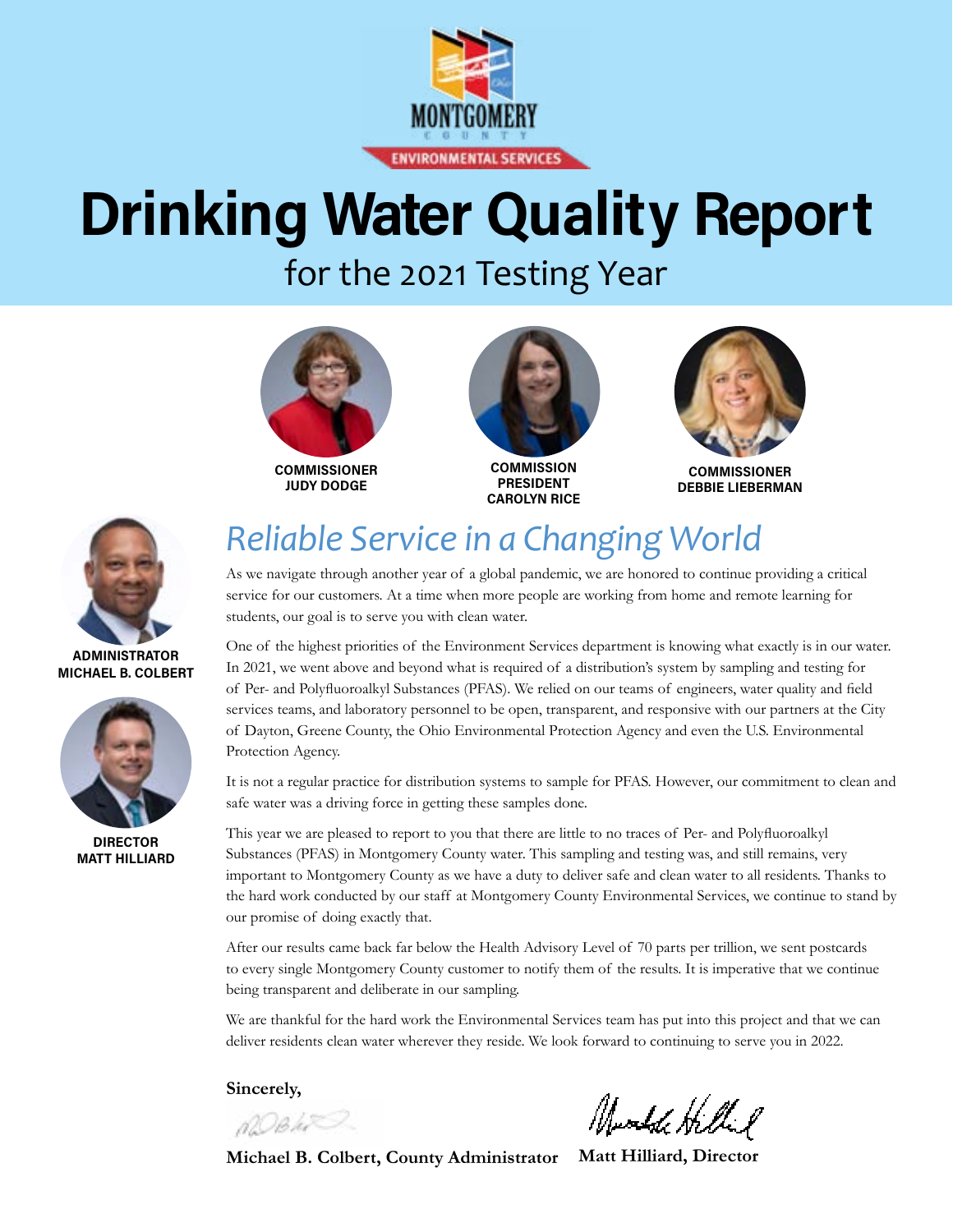|                                             |                                  |                          |                              |                                                                       |          |      |                                                                                                                                        |                                                                        | ັ                                |                          |                              | ັ                                                         |          |      |                                                                                                                                       |
|---------------------------------------------|----------------------------------|--------------------------|------------------------------|-----------------------------------------------------------------------|----------|------|----------------------------------------------------------------------------------------------------------------------------------------|------------------------------------------------------------------------|----------------------------------|--------------------------|------------------------------|-----------------------------------------------------------|----------|------|---------------------------------------------------------------------------------------------------------------------------------------|
| <b>Contaminants (Units)</b>                 | Maxi-<br>mum<br>Allowed<br>(MCL) | Ideal<br>Goals<br>(MCLG) | Highest<br>Level<br>Detected | Range of<br>Detections                                                | (Yes/No) | Year | Violation? Sample   Contaminant Source                                                                                                 | <b>Contaminants (Units)</b>                                            | Maxi-<br>mum<br>Allowed<br>(MCL) | Ideal<br>Goals<br>(MCLG) | Highest<br>Level<br>Detected | Range of<br>Detections                                    | (Yes/No) | Year | Violation? Sample   Contaminant Source                                                                                                |
|                                             |                                  |                          |                              | Regulated at the Treatment Facility: Dayton's Miami Plant             |          |      |                                                                                                                                        |                                                                        |                                  |                          |                              | Regulated at the Treatment Facilty: Dayton's Ottawa Plant |          |      |                                                                                                                                       |
| Fluoride (ppm)                              | 4.0                              | $\vert 4.0 \vert$        | 1.02                         | $ 0.80 - 1.12 $                                                       | No       | 2021 | Erosion of natural deposits;<br>Water additive which promotes<br>strong teeth; Discharge from<br>fertilizer and aluminum<br>factories. | Fluoride (ppm)                                                         | 4.0                              | 4.0                      | 0.99                         | $0.81 - 1.01$                                             | $\rm No$ | 2021 | Erosion of natural deposits;<br>Water additive which promotes<br>strong teeth; Discharge from<br>fertilizer and aluminum<br>factories |
| Nitrate (ppm)                               | 10.0                             | 10.0                     | 0.46                         | $0.174 - 0.682$ No                                                    |          | 2021 | Runoff from fertilizer use;<br>Leaching from septic tanks,<br>sewage; Erosion of natural<br>deposits.                                  | Nitrate (ppm)                                                          | 10.0                             | 10.0                     | 1.06                         | 0.799-1.54                                                | $\rm No$ | 2021 | Runoff from fertilizer use;<br>Leaching from septic tanks,<br>sewage; Erosion of natural<br>deposits.                                 |
| Turbidity (NTU) $1$                         | $TT=1$                           | N/A<br>0.11              |                              | No<br>$0.01 - 0.11$                                                   |          | 2021 | Lime softening residuals; Soil                                                                                                         | Turbidity $(NTU)^{1}$                                                  | $TT=1$                           | N/A                      | 0.05                         | $0.01 - 0.05$                                             | $\rm No$ | 2021 | Lime softening residuals; Soil                                                                                                        |
|                                             | TT>95% must be<0.3               |                          | $100\% \le 0.3^1$            |                                                                       |          |      | runoff.                                                                                                                                |                                                                        | $TT > 95\%$ must be $\leq 0.3$   |                          | $100\% \le 0.3^1$            |                                                           |          |      | runoff.                                                                                                                               |
| Total Organic Carbon (ppm)                  | TT                               | N/A                      | $0.67^2$                     | $0.50 - 0.76$                                                         | No       | 2021 | Naturally present in the<br>environment.                                                                                               | Total Organic Carbon (ppm)                                             | TТ                               | N/A                      | $0.55^2$                     | $0.47 - 0.66$                                             | $\rm No$ | 2021 | Naturally present in the<br>environment                                                                                               |
| Barium (ppm)                                |                                  | $\overline{2}$           | 0.068                        | N/A                                                                   | $\rm No$ | 2021 | Discharge from metal<br>refineries; Erosion of natural<br>deposits.                                                                    | Barium (ppm)                                                           | $\overline{2}$                   |                          | 0.046                        | N/A                                                       | No       | 2021 | Discharge from metal<br>refineries; Erosion of natural<br>deposits.                                                                   |
|                                             |                                  |                          |                              | Unregulated Compounds at the Treatment Facility: Dayton's Miami Plant |          |      |                                                                                                                                        | Unregulated Compounds at the Treatment Facility: Dayton's Ottawa Plant |                                  |                          |                              |                                                           |          |      |                                                                                                                                       |
| Bromodichloromethane (ppb)                  | N/A                              | N/A                      | 1.75                         | 1.60-1.89                                                             | N/A      | 2021 |                                                                                                                                        | Bromodichloromethane (ppb)                                             | N/A                              | N/A                      | 1.52                         | 1.34-1.70                                                 | N/A      | 2021 |                                                                                                                                       |
| Bromoform (ppb)                             | N/A                              | N/A                      | 0.34                         | $ND-0.68$                                                             | N/A      | 2021 | By-products of drinking water                                                                                                          | Bromoform (ppb)                                                        | N/A                              | N/A                      | <b>ND</b>                    | ND                                                        | N/A      | 2021 | By-products of drinking water                                                                                                         |
| Chloroform (ppb)                            | N/A                              | N/A                      | 1.01                         | $0.80 - 1.21$                                                         | N/A      | 2021 | chlorination.                                                                                                                          | Chloroform (ppb)                                                       | N/A                              | N/A                      | 1.19                         | $1.09 - 1.30$                                             | N/A      | 2021 | chlorination.                                                                                                                         |
| Dibromochloromethane (ppb)                  | N/A                              | N/A                      | 1.88                         | 1.64-2.21                                                             | N/A      | 2021 |                                                                                                                                        | Dibromochloromethane (ppb)                                             | N/A                              | N/A                      | 1.38                         | $1.16 - 1.60$                                             | N/A      | 2021 |                                                                                                                                       |
| Perfluorooctanoic Acid (ppt)<br>PFOA        | N/A                              | N/A                      | ND <sup>6</sup>              | ND                                                                    | N/A      | 2021 |                                                                                                                                        | Perfluorooctanoic Acid (ppt)<br><b>PFOA</b>                            | N/A                              | N/A                      | ND <sup>6</sup>              | $\rm ND$                                                  | N/A      | 2021 |                                                                                                                                       |
| Perfluorooctanesulfonic Acid<br>(ppt) PFOS  | N/A                              | N/A                      | ND <sup>6</sup>              | ND                                                                    | N/A      | 2021 | See PFAS definition on page 4.                                                                                                         | Perfluorooctanesulfonic Acid<br>(ppt) PFOS                             | N/A                              | N/A                      | 8.076                        | ND-13.3                                                   | N/A      | 2021 | See PFAS definition on page 4.                                                                                                        |
| Perfluorohexanesulfonic Acid<br>(ppt) PFHxS | N/A                              | N/A                      | ND <sup>6</sup>              | ND                                                                    | N/A      | 2021 |                                                                                                                                        | Perfluorohexanesulfonic Acid<br>(ppt) PFHxS                            | N/A                              | N/A                      | 10.96                        | 7.7-14.9                                                  | N/A      | 2021 |                                                                                                                                       |

## Montgomery County drinking water met all EPA standards in sample year 2021.

In 2021, Montgomery County Environmental Services had an unconditioned license to operate our water system. Listed below is information on the contaminants that were found in Montgomery County drinking water.

| <b>Regulated in the Distribution System (Miami Plant)</b> |                 |                     |                           |                               |            |                |                                                |  |
|-----------------------------------------------------------|-----------------|---------------------|---------------------------|-------------------------------|------------|----------------|------------------------------------------------|--|
| Contaminants (Units)                                      | <b>MCL</b>      | <b>MCLG</b>         | Highest<br>Level<br>Found | Range of<br><b>Detections</b> | Violation? | Sample<br>Year | Contaminant<br>Source                          |  |
| Trihalomethanes (THMs)<br>(ppb)                           | 80 <sup>3</sup> | N/A                 | $27.57^{3}$               | $4.1 - 30.55$                 | $\rm No$   | 2021           | By-product of<br>drinking water                |  |
| Haloacetic Acids (HAA5s)<br>(ppb)                         | $60^{3}$        | N/A                 | $6.8^{3}$                 | $ND-10.7$                     | $\rm No$   | 2021           | chlorination.                                  |  |
| Chlorine (ppm)                                            | $MRDI = 4$      | $MRDLG = 4   1.284$ |                           | 1.22-1.37                     | No         | 2021           | Water additive used<br>to control<br>microbes. |  |

| <b>Regulated in the Distribution System (Ottawa Plant)</b> |                 |             |                           |                               |            |                |                                                |  |
|------------------------------------------------------------|-----------------|-------------|---------------------------|-------------------------------|------------|----------------|------------------------------------------------|--|
| Contaminants (Units)                                       | <b>MCL</b>      | <b>MCLG</b> | Highest<br>Level<br>Found | Range of<br><b>Detections</b> | Violation? | Sample<br>Year | Contaminant<br>Source                          |  |
| Trihalomethanes (THMs)<br>(ppb)                            | 80 <sup>3</sup> | N/A         | 27.57 <sup>3</sup>        | $4.1 - 30.55$                 | $\rm No$   | 2021           | By-product of<br>drinking water                |  |
| Haloacetic Acids (HAA5s)<br>(ppb)                          | $60^{3}$        | N/A         | $6.8^{3}$                 | $ND-10.7$                     | $\rm No$   | 2021           | chlorination.                                  |  |
| Chlorine (ppm)                                             | $MRDI = 4$      | $MRDIG = 4$ | 1.28 <sup>4</sup>         | 1.22-1.37                     | $\rm No$   | 2021           | Water additive used<br>to control<br>microbes. |  |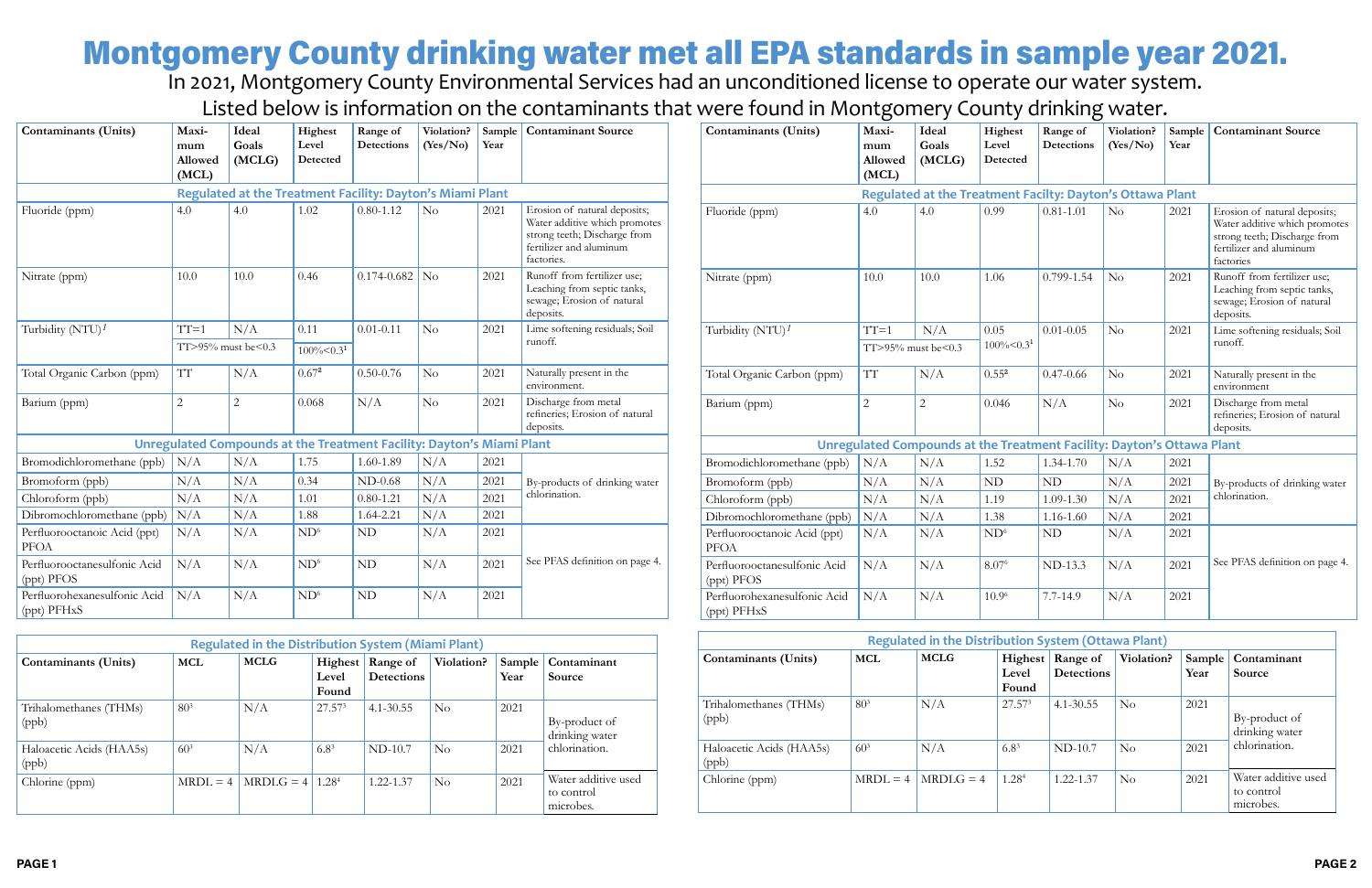set as close to the MCLGs as feasible using the best available treatment technology.

**Maximum Contaminant Level Goal (MCLG)**: The le of a contaminant in drinking water below which there is no known or expected risk to health. MCLGs allow for margin of safety.

**NTU**: Nephelometric Turbidity Units (measure of "cloudiness")

**MRDL**: Maximum Residual Disinfectant Level – The highest level of a disinfectant allowed in drinking water. There is convincing evidence that addition of a disinfect is necessary for control of microbial contaminants.

**MRDLG**: Maximum Residual Disinfectant Level Goal – The level of drinking water disinfectant below which the is no known or expected risk to health. MRDLGs do no reflect the benefits of the use of disinfectants to control microbial contaminants.

| evel<br>are                  | <b>TT</b> : Treatment Technique $-$ A required process intended to<br>reduce the level of a contaminant in drinking water.                             |
|------------------------------|--------------------------------------------------------------------------------------------------------------------------------------------------------|
| evel                         | <b>AL</b> : Action Level – The concentration of a contaminant<br>which, if exceeded, triggers treatment or other<br>requirements for a water system.   |
| $\overline{\mathbf{S}}$<br>a | picocuries per liter $(pCi/L)$ are units of measure of<br>radioactivity                                                                                |
|                              | $N/A$ : Not applicable > greater than < less than $ND =$<br>Not detected                                                                               |
|                              | Parts per Million (ppm) are units of measure for<br>concentration of a contaminant. A part per million<br>corresponds to one second in 11.5 days.      |
| tant                         | Parts per Billion (ppb) are units of measure for<br>concentration of a contaminant. A part per billion<br>corresponds to one second in 31.7 years.     |
| ere<br>эt<br>ı.              | Parts per Trillion (ppt) are units of measure for<br>concentration of a contaminant. A part per trillion<br>corresponds to one second in 31,710 years. |

### **DEFINITIONS**

Montgomery County Environmental Services (MCES) is required by the Ohio EPA to notify you of significant deficiencies. The Caylor Road storage tank was found to have a damaged portion of PVC overflow pipe. The overflow pipe connection had separated from the elbow connection near the top of tank. MCES has resolved this deficiency by replacing the damaged portion of pipe. This deficiency was spotted during a routine inspection on December 3, 2021. Notice of the violation was officially received by MCES on December 22, 2021. Before receiving the official violation letter, our team had already repaired the deficiency by December 15, 2021.

Please share this information with all the other people who drink this water, especially those who may not have received this notice directly (for example, apartments, nursing homes, schools, businesses). You can do this by posting this notice in a public place or distribute copies by hand or mail.

Sample results and additional information may be obtained by contacting Megan O'Leary, Public Information Officer, by phone at 937-781-2532, by email at [olearym@mcohio.org](mailto:olearym%40mcohio.org?subject=), or mail at Montgomery County Environmental Services, 1850 Spaulding Road, Kettering, OH 45432.

### **SIGNIFICANT DEFICIENCY**

## Montgomery County drinking water met all EPA standards in sample year 2021.

In 2021, Montgomery County Environmental Services had an unconditioned license to operate our water system. Listed below is information on the contaminants that were found in Montgomery County drinking water.

- 4. Highest running quarterly average.
- 1. Dayton complied with requirements for every month in 2021. Turbidity is a measure of the cloudiness of water and is an indication of the effectiveness of our filtration system. The turbidity limit set by the EPA is 0.3 NTU in 95% of the daily samples and shall not exceed 1 NTU at any time. As reported above, the City of Dayton's highest recorded turbidity result for 2021 at Miami Plant was 0.11 NTU and lowest monthly percentage of samples meeting the turbidity limits was 100%, and at Ottawa Treatment Plant was 0.05 NTU and lowest monthly percentage of samples meeting the turbidity limits was 100%.
- 2. Dayton complied with alternate compliance criteria for TOC regulations under the D/DBP Rule. The level reported is"average"
- 3. Highest running annual average.
- **PAGE 3 PAGE 4**
- 5. Montgomery County Environmental Services data from the distribution system. All other data is provided by the City of Dayton. Montgomery County has 2 distinct water service areas, one on the north side of the City of Dayton and one on the south side. The north system serves: Butler Township, Harrison Township, Huber Heights, areas of Jefferson Township, Riverside, and Trotwood. The south system serves: Centerville, areas of Jefferson Township, Kettering, Miami Township, Moraine, and Washington Township. The Ottawa and Miami plants are redundant feeds and at any
- water from either plant or both. 6. Health Action Levels for PFAS. PFOA: 70 ppt, PFOS: 70 ppt, Combined PFOA + PFOS: 70 ppt, PFHxS: 140 ppt

time, any Montgomery County water customer could receive

**Maximum Contaminant Level (MCL)**: The highest level of contaminant that is allowed in drinking water. MCLs

**FOOTNOTES**

| <b>Regulated in the Distribution System</b> |                   |                  |                |                               |            |                |                                        |
|---------------------------------------------|-------------------|------------------|----------------|-------------------------------|------------|----------------|----------------------------------------|
| Contaminants (Units)                        | <b>MCLG</b>       | <b>MCL</b>       | Level<br>Found | Range of<br><b>Detections</b> | Violation? | Sample<br>Year | Contaminant<br>Source                  |
| Total Chlorine (ppm)<br>North               | <b>MRDLG</b><br>4 | <b>MRDL</b><br>4 | $1.19^{(1)}$   | $1.02 - 1.31$                 | $\rm No$   | 2021           |                                        |
| Total Chlorine (ppm)<br>South               | <b>MRDLG</b><br>4 | <b>MRDL</b><br>4 | $1.22^{(1)}$   | 1.16-1.28                     | No         | 2021           | Water additive to<br>control microbes. |
| Haloacetic Acids (ppb)<br>North             | N/A               | 60               | $7.3^{(2)}$    | $<6-12.8$                     | No         | 2021           |                                        |
| Haloacetic Acids (ppb)<br>South             | N/A               | 60               | $7.6^{(2)}$    | $<6-12.5$                     | No         | 2021           | By-products of                         |
| Trihalomethanes (ppb)<br>North              | N/A               | 80               | $41.0^{(2)}$   | 15.5-36.5                     | No         | 2021           | drinking water<br>chlorination.        |
| Trihalomethanes (ppb)<br>South              | N/A               | 80               | $36.9^{(2)}$   | 13.8-45.3                     | No         | 2021           |                                        |

\* Montgomery County Environmental Services data from the distribution system. All other data is provided by the City of Dayton. 1 – Highest running quarterly average. 2 - Locational running annual average.

> **Per- and polyfluoroalkyl substances (PFAS)** are a group of man-made chemicals applied to many industrial, commercial and consumer products to make them waterproof, stain resistant or nonstick. PFAS are also used in products like cosmetics, fast food packaging, and a type of firefighting foam called aqueous film forming foam (AFFF) which are used mainly on large spills of flammable liquids, such as jet fuel. PFAS are classified as contaminants of emerging concern, meaning that research into the harm they may cause to human health is still ongoing.

|                         |                                                                           |                                             | Lead and Copper*                           |            |             |                                |  |
|-------------------------|---------------------------------------------------------------------------|---------------------------------------------|--------------------------------------------|------------|-------------|--------------------------------|--|
| Contaminants<br>(Units) | Action<br>Level (AL)                                                      | Individual<br><b>Results over</b><br>the AL | $90\%$ of Test<br>Levels were less<br>than | Violation? | Sample Year | <b>Contaminant Source</b>      |  |
| Lead (ppb)              | 15                                                                        | N/A                                         | $<$ 5                                      | $\rm No$   | 2021        |                                |  |
| North                   | None of the 31 samples were found to have lead above the AL of 15 ppb.    |                                             |                                            |            |             |                                |  |
| Copper (ppm)            | 1.3                                                                       | N/A                                         | 0.064                                      | $\rm No$   | 2021        | Corrosion of<br>household      |  |
| North                   | None of the 31 samples were found to have copper above the AL of 1.3 ppm. | plumbing systems;                           |                                            |            |             |                                |  |
| Lead (ppb)<br>South     | 15                                                                        | N/A                                         | < 5                                        | $\rm No$   | 2021        | Erosion of natural<br>deposits |  |
| Copper (ppm)<br>South   | 1.3                                                                       | N/A                                         | 0.049                                      | $\rm No$   | 2021        |                                |  |

\* Montgomery County Environmental Services data from the distribution system. All other data is provided by the City of Dayton.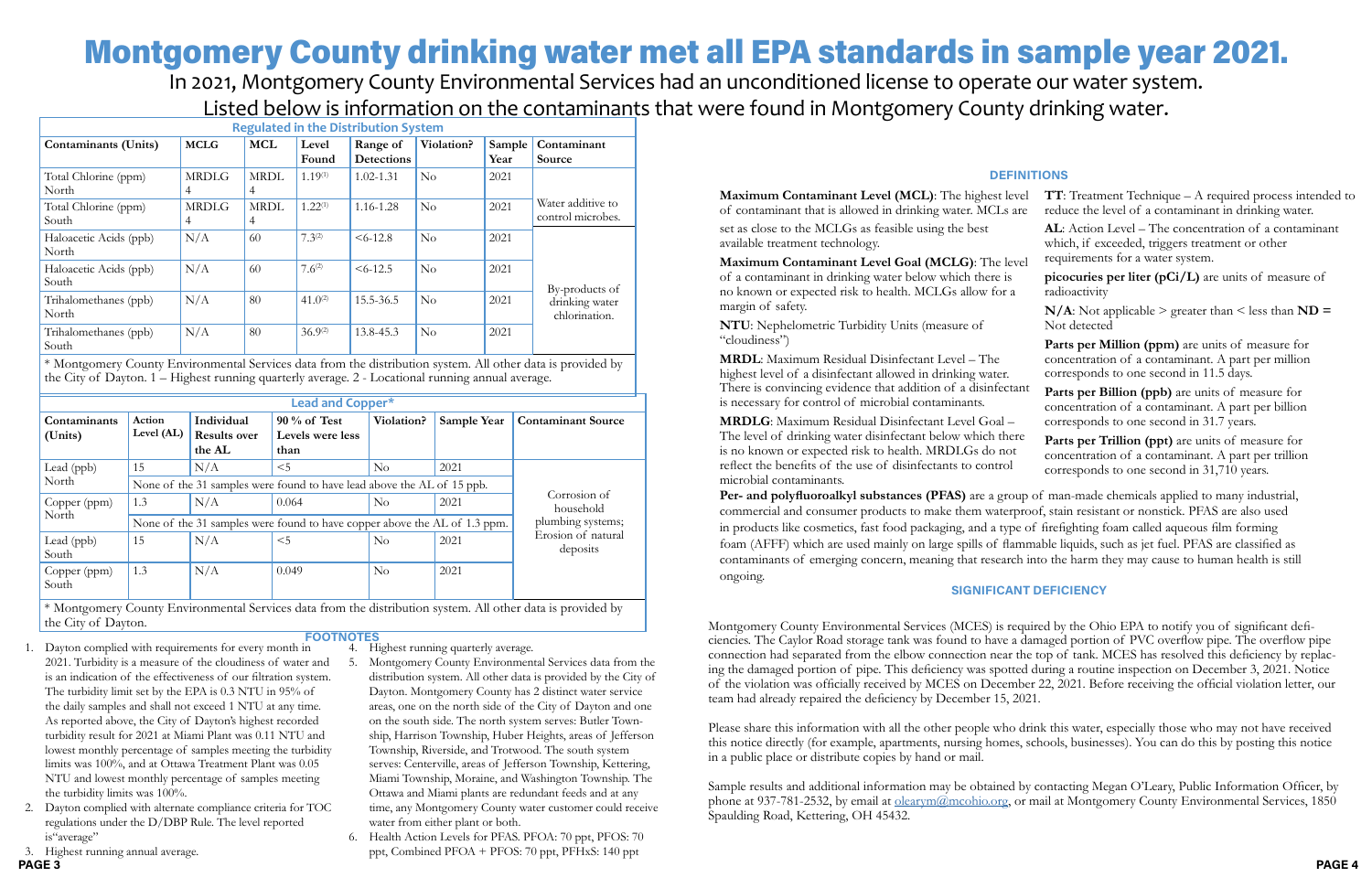### **Our Source: Great Miami Valley Aquifer**

Montgomery County Environmental Services receives its drinking water from the City of Dayton Water Department. The source of Dayton's drinking water is the Great Miami Buried Valley Aquifer. This Aquifer is a large underground area of water-bearing sand and gravel deposits. This groundwater is influenced by surface water.

The Ohio EPA conducted a source water assessment of Dayton's water source. The assessment concluded that the aquifer supplying water to the City of Dayton's well fields has a high susceptibility to contamination. This determination is based on: the influence of surface water recharge to the aquifer; the presence of a relatively thin protective layer of clay overlying the aquifer; the shallow depth of the aquifer; contaminant plumes in Dayton's well field protection area; the presence of significant potential contaminant sources in the protection area; and the presence of contaminants in treated water. Copies of the source water assessment report prepared for Dayton are available by contacting the Division of Environmental Management at 937-333-3725.

### **About Your Drinking Water**

The EPA requires regular sampling to ensure drinking water safety. During 2020, Montgomery County Environmental Services conducted sampling for chlorine, bacteria, Haloacetic Acids, Trihalomethanes, Lead, and Copper. Samples were collected for a total of 15 different contaminants, most of which were not detected in the Montgomery County water supply. The Ohio EPA requires us to monitor for some contaminants less than once per year because the concentrations of these contaminants do not change frequently.

The sources of drinking water (both tap water and bottled water) include rivers, lakes, streams, ponds, reservoirs, springs, and wells. As water travels over the surface of the land or through the ground, it dissolves naturally-occurring minerals and, in some cases, radioactive material, and can pick up substances resulting from the presence of animals or from human activity.

### **Sources of Drinking Water Contamination**

Contaminants that may be present in source water include: (A) Microbial contaminants, such as viruses and bacteria, which may come from sewage treatment plants, septic systems, agricultural livestock operations and wildlife; (B) Inorganic contaminants, such as salts and metals, which can be naturally-occurring or result from urban storm water runoff, industrial or domestic wastewater discharges, oil and gas production, mining, or farming; (C) Pesticides and herbicides, which may come from a variety of sources such as agriculture, urban storm water runoff, and residential uses; (D) Organic chemical contaminants, including synthetic

and volatile organic chemicals, which are by-products of industrial processes and petroleum production, and can also come from gas stations, urban storm water runoff, and septic systems; (E) Radioactive contaminants, which can be naturally-occurring or be the result of oil and gas production and mining activities.

In order to ensure that tap water is safe to drink, USEPA prescribes regulations which limit the amount of certain contaminants in water provided by public water systems. FDA regulations establish limits for contaminants in bottled water which must provide the same protection for public health.

Drinking water, including bottled water, may reasonably be expected to contain at least small amounts of some contaminants. The presence of contaminants does not necessarily indicate that water poses a health risk.

More information about contaminants and potential health effects can be obtained by calling the Federal Environmental Protection Agency's Safe Drinking Water Hotline at 1-800- 426-4791.

## Your Local Water Source

Great Miami Buried Valley Aquifer **Lead Educational Information**



In 2020, Montgomery County tested 81 samples for lead and none were found to have lead above the lead action level of 15 ppb. If present, elevated levels of lead can cause serious health problems, especially for pregnant women and young children. Lead in drinking water is primarily from materials and components associated with service lines and home plumbing. Montgomery County Environmental Services is responsible for providing high quality drinking water, but cannot control the variety of materials used in plumbing components. When your water has been sitting for several hours, you can minimize the potential for lead exposure by flushing your tap for thirty seconds to two minutes before using water for drinking or cooking. If you are concerned about lead in your water, you may wish to have your water tested. A list of laboratories certified in the State of Ohio to test for lead may be found at [http://www.epa.](http://www.epa.ohio.gov/ddagw) [ohio.gov/ddagw](http://www.epa.ohio.gov/ddagw) or by calling 614-644-2752. Information on lead in drinking water, testing methods, and steps you can take to minimize exposure is available from the Safe Drinking Water Hotline at 800-426-4791 or at [http://www.epa.gov/](http://www.epa.gov/safewater/lead) [safewater/lead](http://www.epa.gov/safewater/lead).

### **Revised Total Coliform Rule Information**

All water systems were required to begin compliance with a new rule, the Revised Total Coliform Rule, on April 1, 2016. The rule maintains the purpose to protect public health by ensuring the integrity of the drinking water distribution system and monitoring for the presence of total coliform bacteria, which includes E. coli bacteria. The U.S. EPA anticipates greater public health protection under the new rule, as it requires water systems that are vulnerable



to microbial contamination to identify and fix problems. As a result, under the rule there is no longer a maximum contaminant level violation for multiple total coliform detections. Instead, the rule requires water systems that exceed a specified frequency of total coliform occurrences to conduct an assessment to determine if any significant deficiencies exist. If found, these must be corrected by the PWS.

### **Special Precautions and Health Concerns**

Some people may be more vulnerable to contaminants in drinking water than the general population. Immunocompromised people, such as those with cancer undergoing chemotherapy, people who have undergone organ transplants, people with HIV/AIDS or other immune system disorders, some elderly, and infants can be particularly at risk from infections. These people should seek advice about drinking water from their health care providers. USEPA/CDC guidelines on appropriate means to lessen the risk of infection by Cryptosporidium and other microbial contaminants are available from the safe drinking water

hotline 800-426-4791.

### **Public Participation Welcome**

Public participation and comment are encouraged at meetings of the Montgomery County Board of County Commissioners, held most Tuesdays at 1:30 p.m. on the 10th Floor of the County Administration Building, 451 W. Third St., Dayton, OH 45422.



## Other Helpful Information